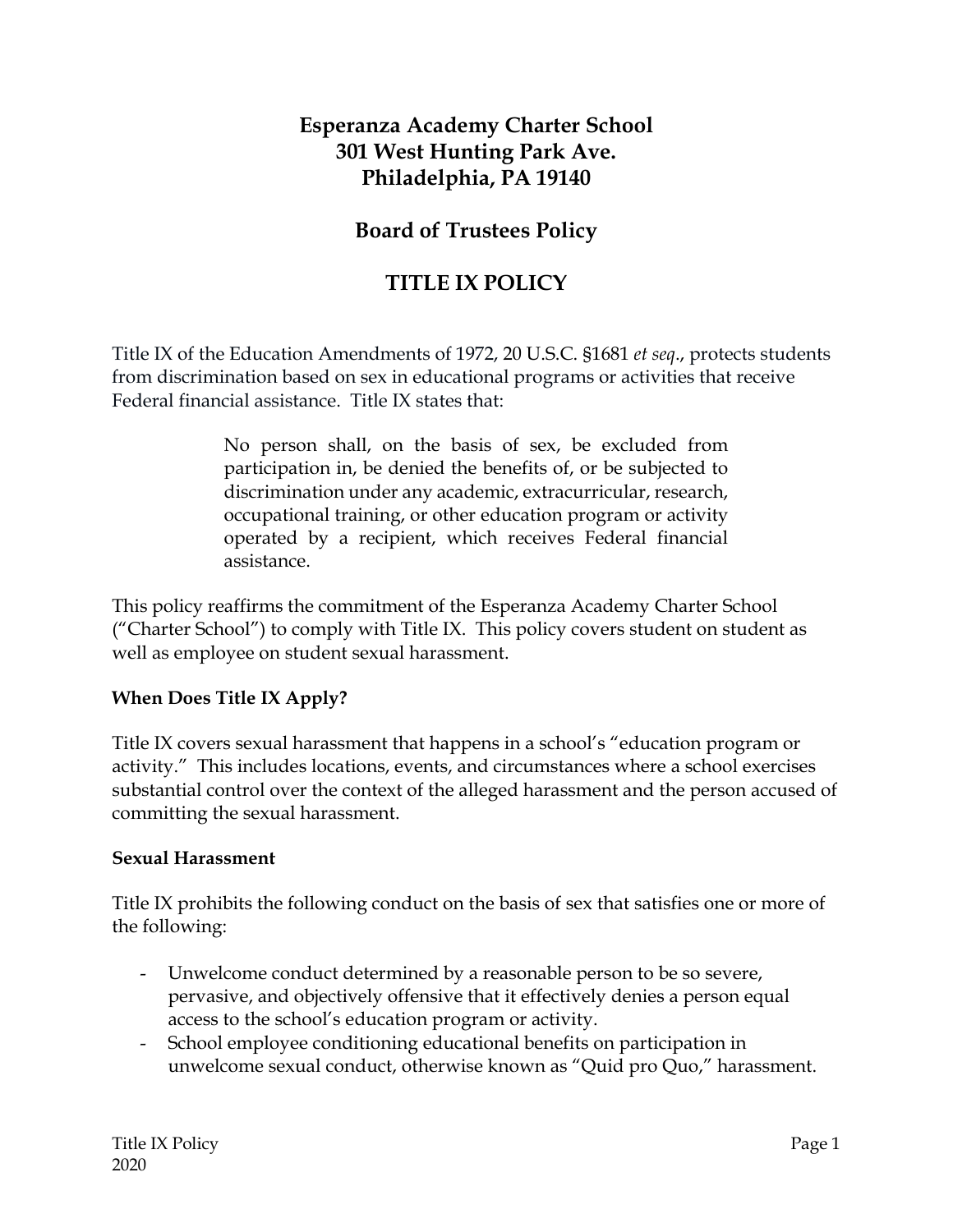- "Sexual assault," as defined in 20 U.S.C.  $1092(f)(6)(A)(v)$ " dating violence," as defined in 34 U.S.C. 12291(a)(10) "domestic violence," as defined in 34 U.S.C. 12291(a)(8), or "stalking" as defined in 34 U.S.C. 12291(a)(30)

#### **Charter School's Response to Allegations/Knowledge of Sexual Harassment**

Once the Charter School has actual knowledge of sexual harassment or allegations of sexual harassment, the Charter school must respond or take action.

The Charter School has "actual knowledge" when it has been given notice that a person may have been victimized by sexual harassment. Any person, whether the alleged victim or a parent, friend, or bystander, has the right to report sexual harassment to put the Charter school on notice. A report to any school employee will result in the Charter School having "actual knowledge." Further, Charter School personnel who personally witness sexual harassment can mean that the Charter School has "actual knowledge."

The Charter School cannot be "deliberately indifferent" in responding to a complaint of sexual harassment. That means that it cannot be "clearly unreasonable" in light of the known circumstances. Upon receipt of a complaint, the Title IX Coordinator must act promptly, and must provide the following information to the complainant:

- The availability of supportive measures
- The right to file a complaint
- How to file a complaint

#### **Supportive Measures:**

Supportive measures are free, individualized services designed to restore or preserve equal access to education, protect or preserve equal access to education, protect safety, or deter sexual harassment. A complainant does not need to file a formal complaint for him/her to receive supportive measures. Supportive measures are intended to support a student and are not punitive or disciplinary with respect to another student. These measures do not unreasonably burden any other person. Each student, the complainant and respondent, must have equal access to education prior to any determination of responsibility.

Examples of supportive measures include:

- Counseling
- Extension of deadlines
- Modification or work or class schedules
- Escort services
- Mutual restrictions on contact between individuals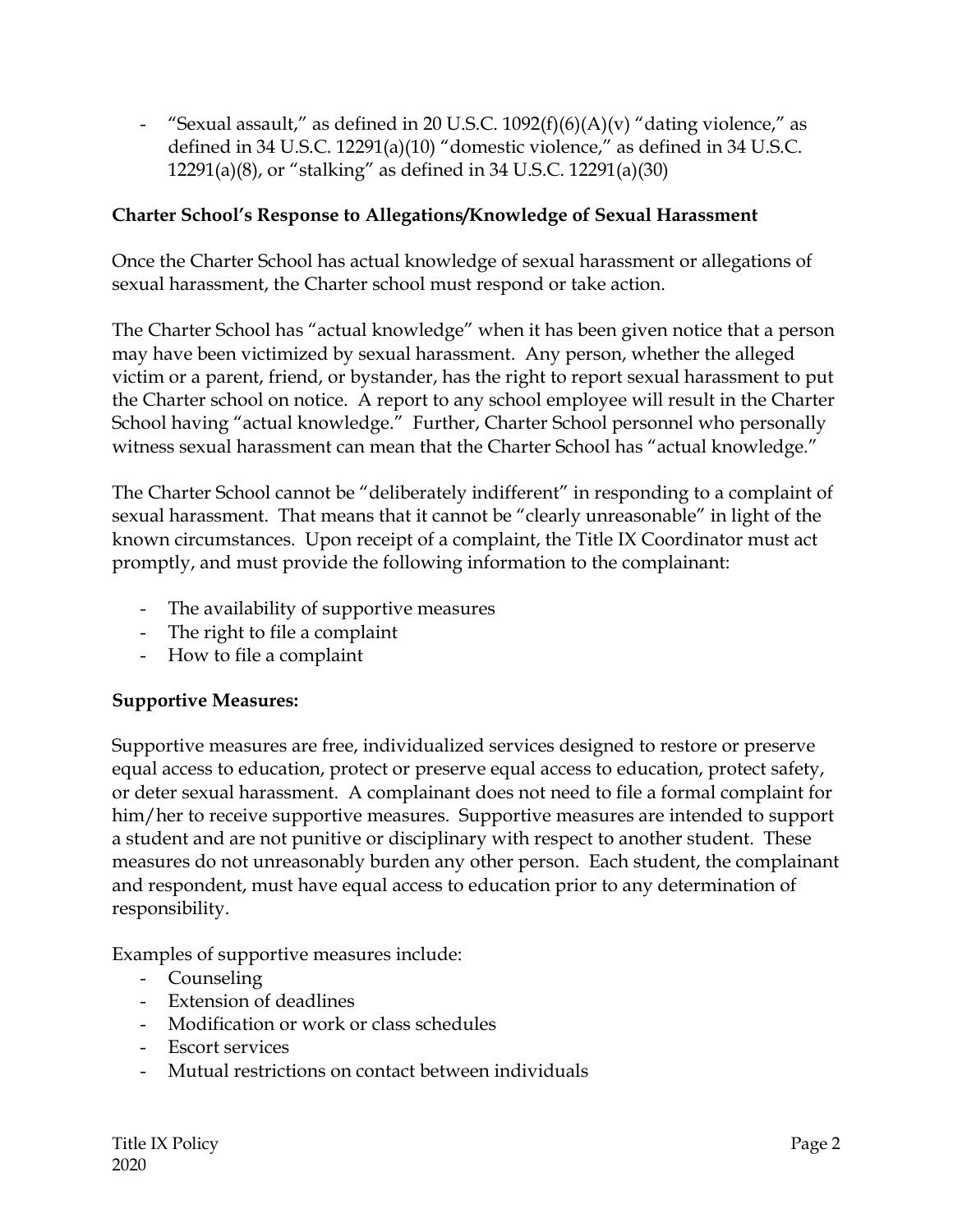The Title IX Coordinator is responsible for implementing these supportive measures and must consider the alleged victim's wishes when it comes to requests for supportive measures. Generally, these measures must remain confidential.

### **Title IX Coordinator:**

Per Title IX federal funding mandates, the Charter School shall designate a Title IX Coordinator whose duties will include:

- (a) receiving reports from victims and third parties of sexual discrimination or sexual harassment in person or by mail, telephone, email, or any other means that results in the Title IX Coordinator receiving the report at any time, including nonbusiness hours;
- (b) oversee mandated (seven-year) recordkeeping regarding investigations, appeals, informal resolutions, and training for Coordinator, investigators and decision-makers on the definition of sexual harassment in the Final Rule, the application of the Title IX policy, how to make relevancy determinations (including how to apply rape shield protections for complainants), the Charter School's education program or activity, and the grievance process, including how to conduct investigations, hearings (including technology for live hearings), appeals, informal resolution processes, how to serve impartially, including by avoiding prejudgment of the facts at issue, conflicts of interest, and bias;
- (c) maintaining current contact information in Charter School's nondiscrimination notices and website;
- (d) ensuring Charter School is compliant with Title IX, coordinating the investigation and disciplinary process and looking for patterns or systematic problems with compliance to ensure Charter School fulfills federal obligations;
- (e) signing formal complaints alleging sexual harassment;
- (f) receiving notice of sexual harassment or allegations of sexual harassment (or authorized Charter School representative authorized to institute corrective measures), triggering actual knowledge designation;
- (g) upon receipt of a complaint, providing prompt info to complainants about availability of supportive measures, the right to file a complaint and how to file a complaint and consideration of complainant's wishes regarding supportive measures;
- (h) ensuring the Charter School grievance process and the Title IX Coordinator, investigator, decision-maker and facilitator of an informal resolution process is free of conflicts of interest or bias against a party;
- (i) dismissing a complaint (1) when complainant provides written notice to the Title IX Coordinator to do so, (2) when allegations do not constitute sexual harassment, (3) if the allegations did not occur in the Charter School's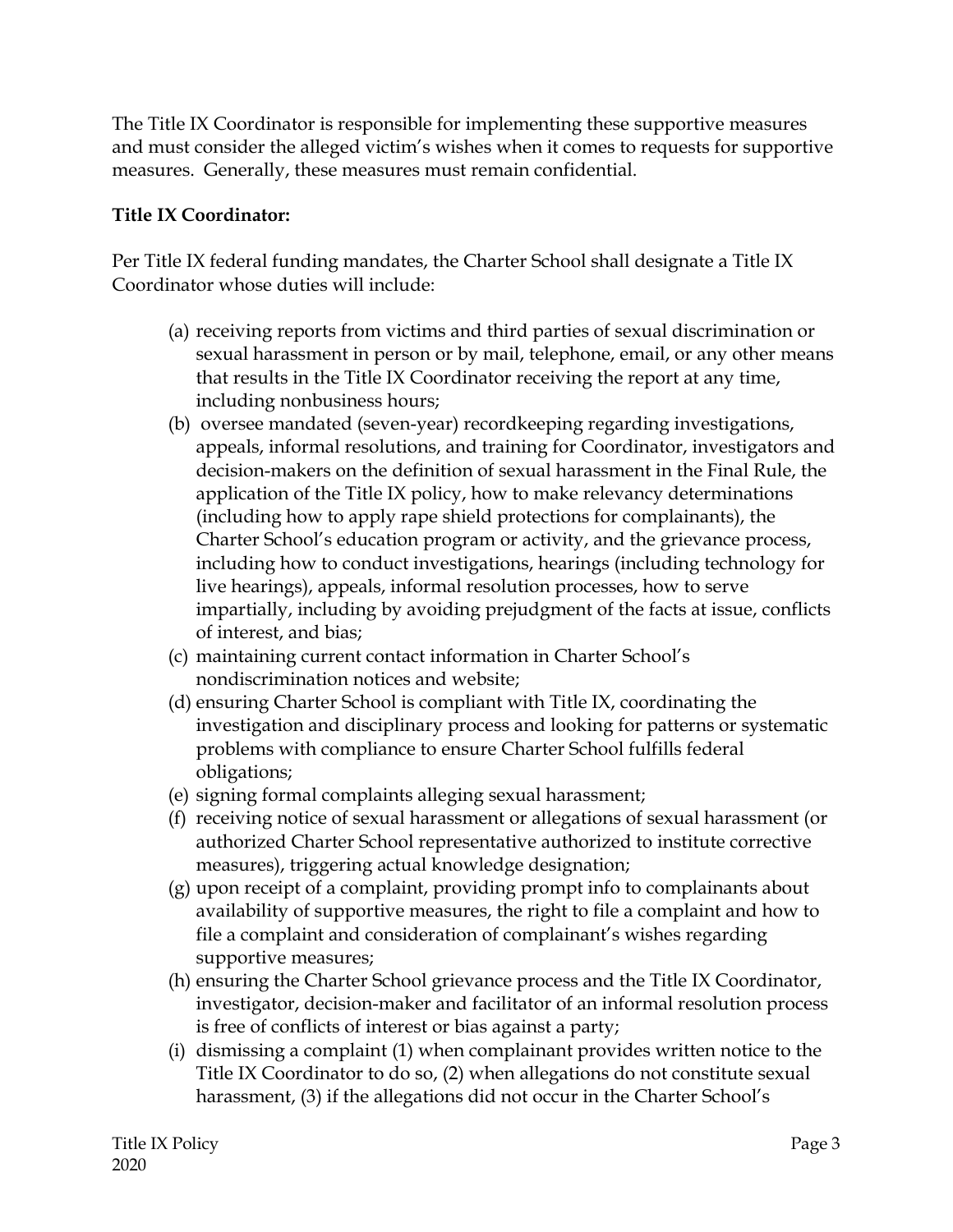educational program or activity, (4) if the allegations did not occur in the United States, (5) if respondent is no longer enrolled or employed by the Charter School, or (6) when specific circumstances prevent the gathering of evidence sufficient to reach a determination;

- (j) coordinating Charter School efforts to comply with Title IX; and
- (k) respecting a complainant's wishes regarding whether the Charter School investigates, unless the Title IX Coordinator determines that signing a formal complaint to initiate an investigation over the wishes of the complainant is not clearly unreasonable in light of the known circumstances;

The Charter School's Title IX Coordinator's duties do not include:

- (a) the ability to be named the decision-maker tasked with issuing a written determination regarding responsibility with findings of fact, conclusion about whether the alleged conduct occurred, rationale for the result as to each allegation, any disciplinary sanctions imposed on the respondent and whether remedies will be provided to the complainant (Title IX Coordinator or the investigator cannot be named decision-maker);
- (b) the ability to be named as the decision-maker on any appeal (cannot be the same person as the initial decision-maker on the formal complaint, the investigator, or the Title IX Coordinator);
- (c) any other job responsibility that creates a conflict of interest with responsibilities under Title IX;
- (d) becoming a complainant or a party during the grievance process upon the signing of a formal complaint; and
- (e) a requirement that the Title IX Coordinator file a formal complaint any time the Charter School received notice of multiple reports against a particular respondent and corresponding safe harbor.

#### **Grievance Procedures**

Procedures outlining the Title IX Grievance Process that are consistent with this policy and final rules from the United States Department of Education are attached to this policy.

The Charter School will follow a grievance process that complies with the Final Rule before the imposition of any disciplinary sanctions or other actions that are not supportive measures against a respondent.

The Charter School will not restrict rights protected under the U.S. Constitution, including the First Amendment, Fifth Amendment, and Fourteenth Amendment, when complying with Title IX.

The Charter School will investigate sexual harassment allegations in any formal complaint, which can be filed by a complainant, or signed by a Title IX Coordinator.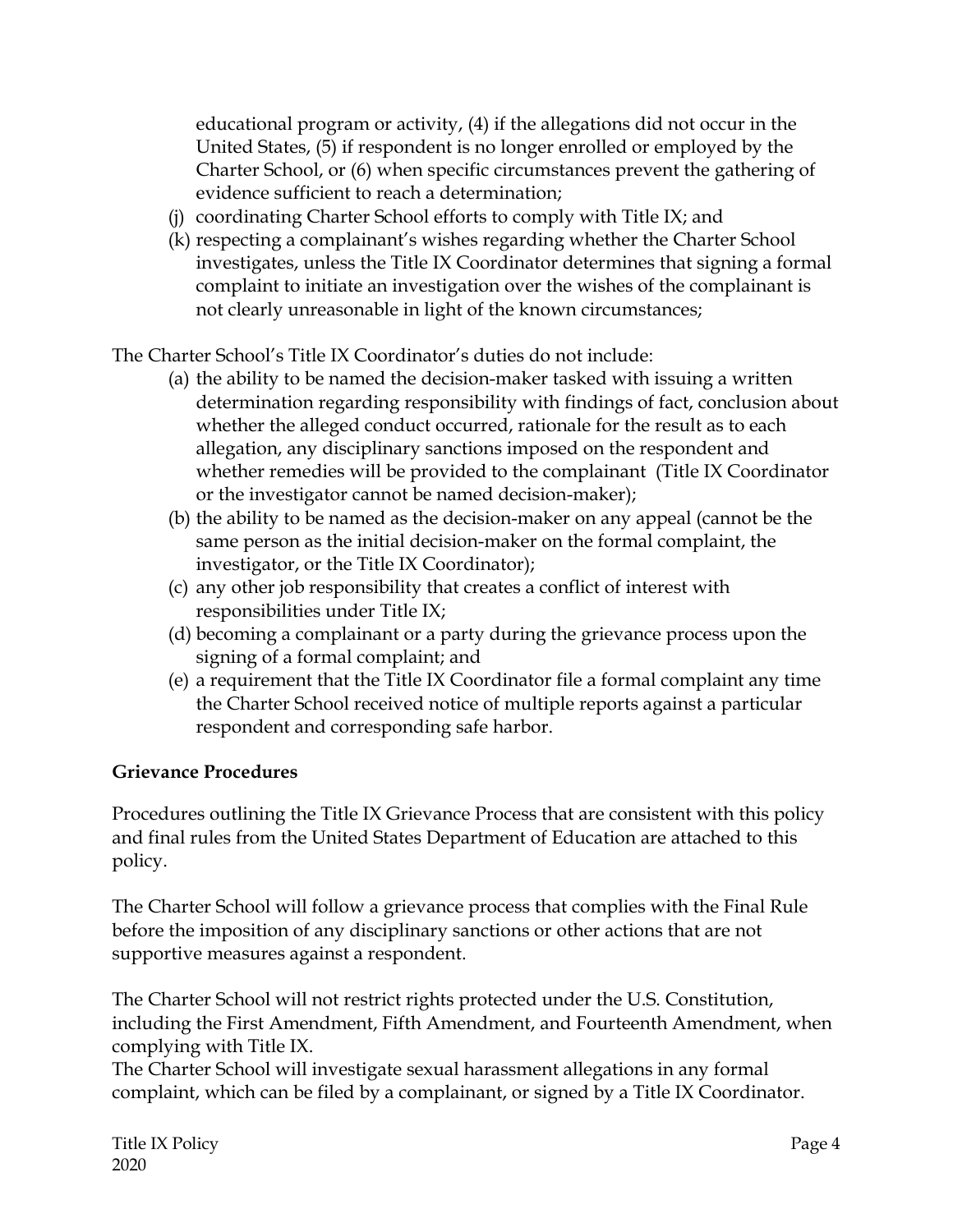It is the policy of the Charter School during the grievance process to treat complainants and respondents equitably. That includes providing remedies to a complainant if a respondent is found responsible, and by following these policies in imposing discipline on the respondent.

The Title IX Coordinator shall be capable of conducting a thorough and complete investigation and shall seek advice and assistance from the Board of Trustees if the Title IX Coordinator believes that he or she lacks the capacity to conduct a thorough and complete investigation of the alleged misconduct. If the Title IX Coordinator or the CEO is the one accused of sexual harassment, or the Title IX Coordinator has bias or a conflict of interest, the Board will appoint a qualified individual who is not employed by the Charter School to conduct the investigation.

If the Title IX Coordinator submits the complaint, the Title IX Coordinator must recuse him/herself from the investigation and allow the Board to appoint a qualified individual who is not employed by the Charter School to conduct the investigation.

Once the Title IX Coordinator completes his/her investigatory report, the case will be turned over to a neutral decision maker for the hearing process. A neutral decision maker must be a person(s) who is free from all conflicts of interest or bias for or against complainants or respondents and must receive special training about how to be impartial and how to decide what evidence is relevant.

A school can remove a respondent from the Charter school's educational programs or activities on an emergency basis if the respondent poses an immediate threat to anyone's physical health or safety. If the respondent is an employee, the Charter school may place the employee on administrative leave pending the investigation.

No one will be forced, threatened, coerced, or discriminated against for choosing not to be a part of this grievance process.

Both complainant and respondent have equal rights throughout the entire investigation and hearing process, including, but not limited to, the opportunity to present witnesses and evidence, including expert witnesses, as well as inculpatory and exculpatory evidence. The Charter School will further comply with all disability laws to ensure that all participants are appropriately accommodated.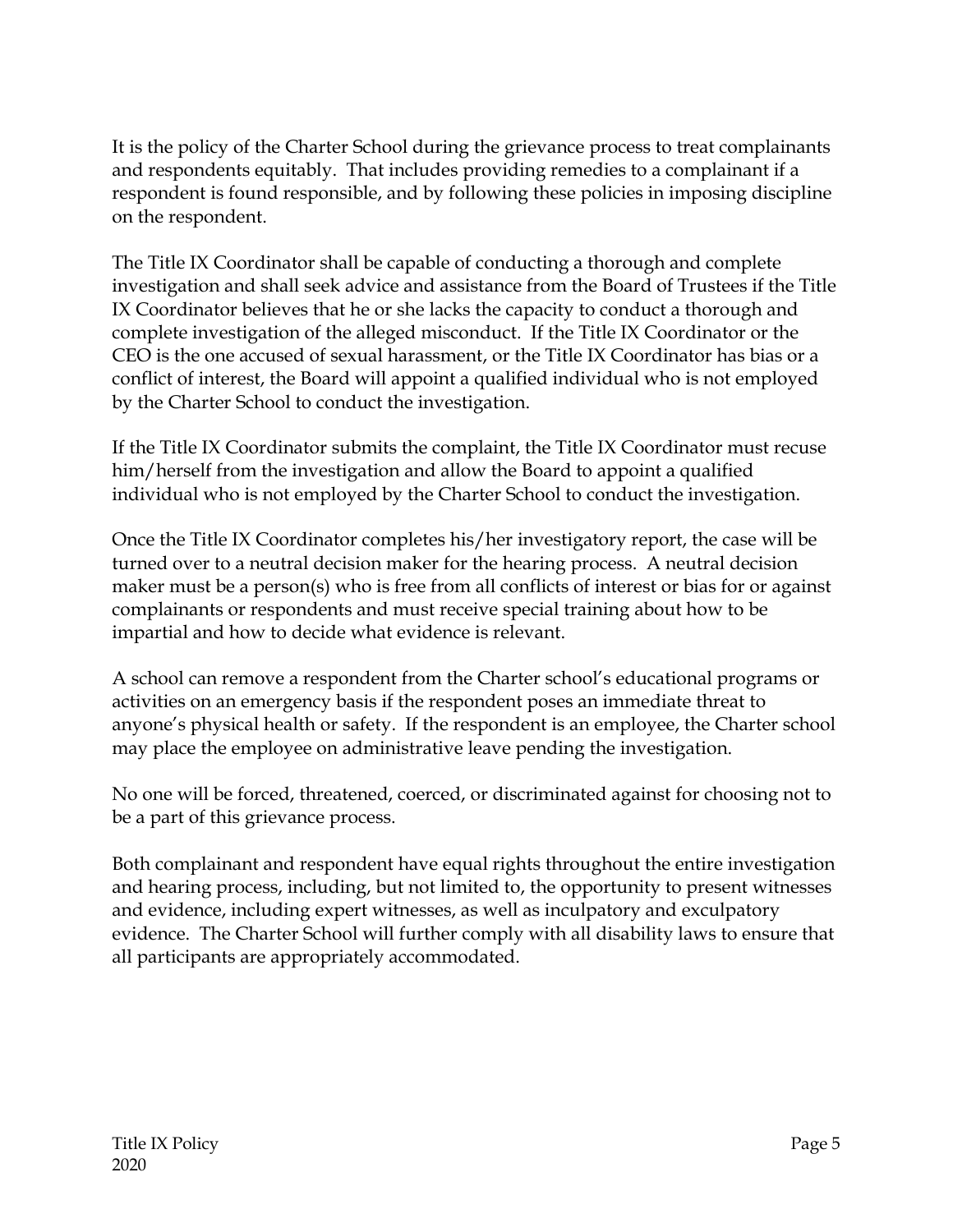#### **Publishing Requirements of this Policy:**

The Charter School will disseminate a notice of nondiscrimination, which the U.S. Department of Education recommends should specify that sexual harassment and violence are prohibited. Such notice shall appear in the Charter School's student handbook and/or code of conduct, on the Charter School's website, and be available in print on campus so that school members may understand its purpose and utility and include enough detail in the policy so that members of the community realize that sexual harassment and sexual violence are prohibited forms of sex discrimination.

The Charter School will adopt and publish a grievance procedure outlining the complaint, investigation, and disciplinary process for addressing sex discrimination, sexual harassment, and sexual violence occurring within educational programs. This process should address discrimination perpetrated by students, employees, or third parties. Additionally, school security and/or law enforcement personnel must notify victims of their rights to use the Charter school's grievance procedure in addition to being able to file a criminal complaint.

This grievance procedure requires the Charter school's process be "prompt and equitable," meaning it must be a timely response to discrimination and provide both parties equivalent rights during the disciplinary process rather than having one-sided due process. For example, if the accused student is given a right to have an attorney present, so may the accusing student.

While sexual misconduct complaints may be resolved through informal mechanisms, such as mediation, students are not required to use informal methods of grievance resolution and should not be pressured into such a process.

The Charter School will provide educational and awareness programming on sexual harassment and discrimination. The Charter School must address hostile educational environments created by sex discrimination, sexual harassment, and sexual violence school-wide. Addressing a hostile environment means remedying a current situation, addressing its effects, and preventing its recurrence in the future.

The Charter School will maintain and make publicly available on its website all materials used to train Title IX Coordinators, investigators, decision-makers, and any person who facilitates an informal resolution process (or available in response to a request from the public if it does not maintain a website).

The Charter School shall designate an individual as its Title IX Coordinator and publish the Coordinator's name, title, office address, email address and phone number on its website, notifying applicants for admission or employment, students, parents, legal guardians, employees, and unions of this designation. Designating one employee as the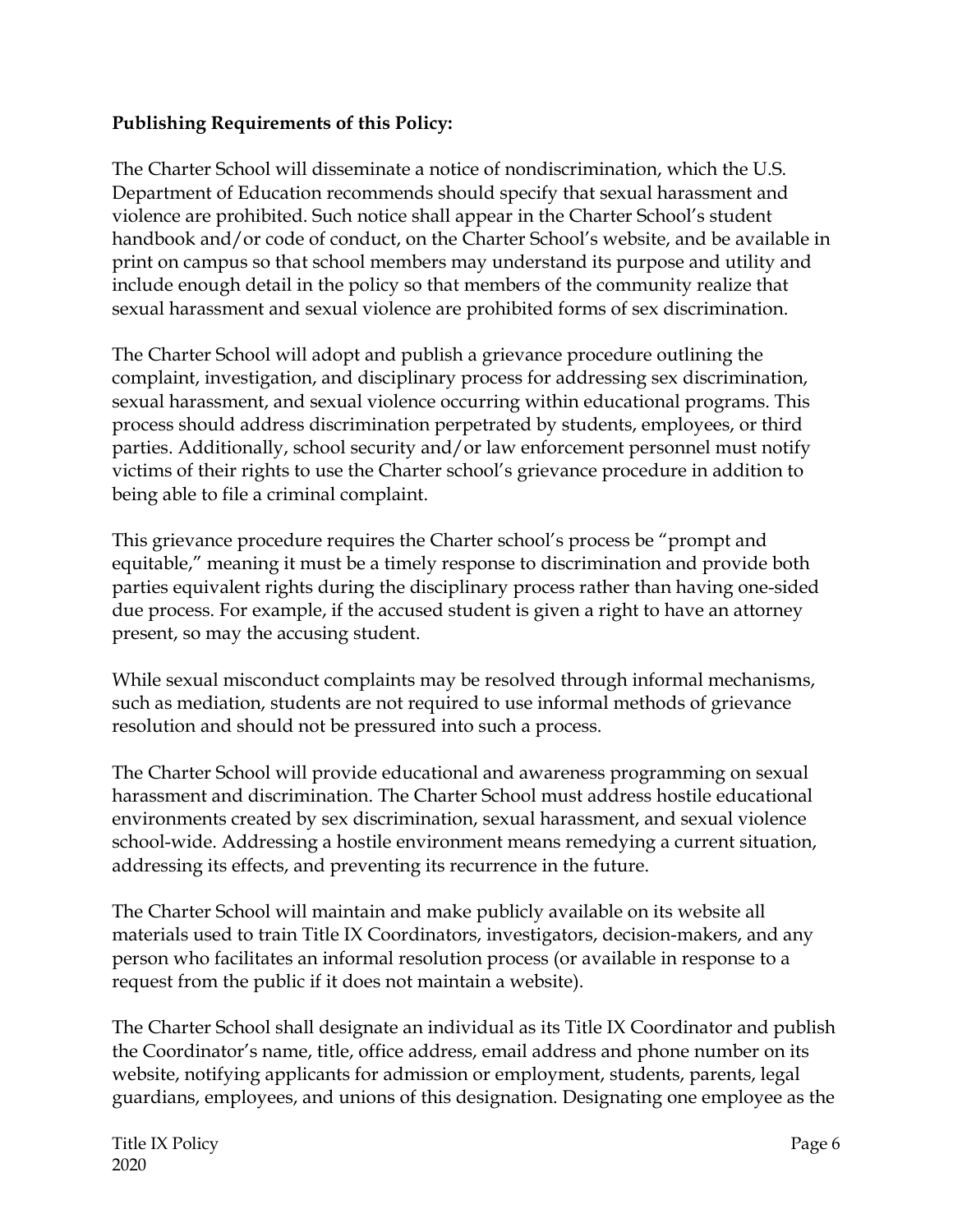Title IX Coordinator ensures that students and employees know that notifying the Title IX Coordinator triggers the Charter School's legal obligations to respond to sexual harassment under the regulations.

## **Training**

Title IX mandates that Charter School employees that address sexual violence complaints have appropriate training. The U.S. Department of Education (ED) recommends that teachers, campus security, administrators, counselors, nurses, cleaning staff, coaches, and others likely to receive reports be trained on how to identify and report sexual harassment and violence.

Per the Department of Education, the Charter School will:

- 1) Ensure that responsible employees with the authority to address sexual violence know how to respond appropriately to reports of sexual violence;
- 2) That other responsible employees know that they are obligated to report sexual violence to appropriate school officials; and
- 3) That all other employees understand how to respond to reports of sexual violence.

The Charter School will ensure that counselors and advocates understand the extent to which they may and will keep a report confidential.

The Charter School will provide training to all employees likely to witness or receive reports of sexual violence, including teachers, campus security, school administrators, school counselors, general counsels, athletic coaches, and nurses.

The Charter School will train responsible employees to inform students of:

- 1) The reporting obligations of responsible employees;
- 2) Students' option to request confidentiality and available confidential advocacy, counseling, or other support services; and
- 3) Their right to file a Title IX complaint with the Charter School and to report a crime to campus security or local law enforcement.

The Charter School will ensure that the Title IX Coordinator, investigator, decisionmaker, and/or facilitator of an informal resolution process be free of conflicts of interest or bias against a party and that such Charter School Title IX personnel be trained on the application of the Title IX Policy, the definition of sexual harassment in the Final Rule, the scope of the Charter School's education program or activity, how to conduct an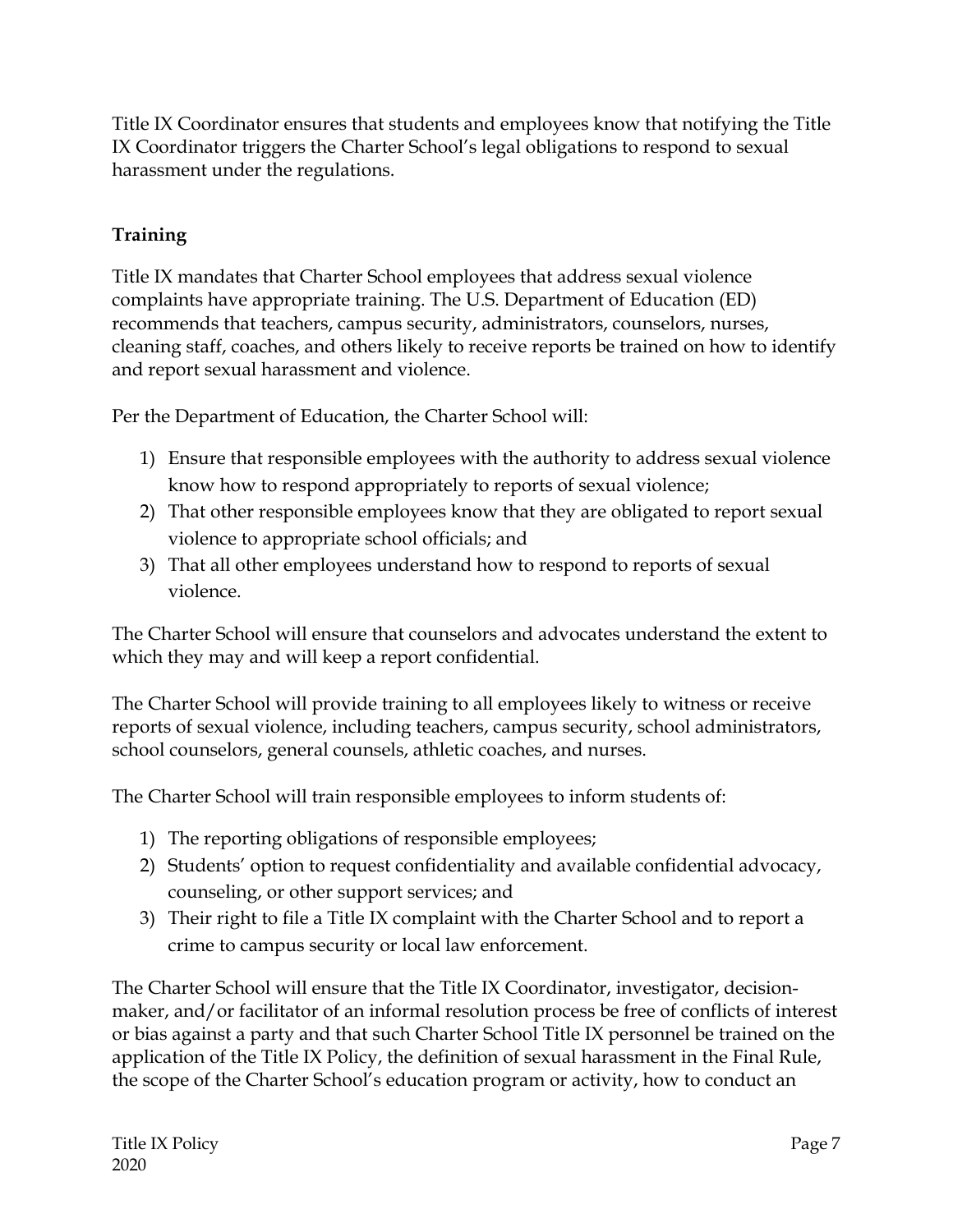investigation and grievance process, including hearings (and technology to be used at a live hearing), appeals, and informal resolution processes, as applicable, and how to make relevancy determinations (and applying rape shield protections for complainants) and how to serve impartially, including by avoiding prejudgment of the facts at issue, conflicts of interest, and bias.

The Charter School shall maintain and make publicly available on its website all materials used to train Title IX Coordinators, investigators, decision-makers, and any person who facilitates an informal resolution process (or available in response to a request from the public if it does not maintain a website).

The training materials must be impartial and not rely on sex stereotypes.

Additionally, the Charter School will ensure that staff members are capable of providing culturally competent counseling to all complainants. It will ensure that its counselors and other staff who are responsible for receiving and responding to complaints of sexual violence, including investigators and hearing board members, receive appropriate training about working with Lesbian/Gay/Bi-sexual/Transgender and gender-nonconforming students and same-sex sexual violence.

The Charter School will also ensure that any reporting forms, information, or training about sexual violence be provided in a manner that is accessible to students and employees with disabilities, for example, by providing electronically-accessible versions of paper forms to individuals with print disabilities, or by providing a sign language interpreter to a deaf individual attending a training.

To ensure that students understand their rights under the laws cited herein, the Charter School will provide age-appropriate training to its students regarding Title IX and sexual violence. Training may be provided separately or as part of the Charter School's broader training on sex discrimination and sexual harassment.

The Charter School may include these education programs in its orientation programs for new students, faculty, staff, and employees, training for student athletes and coaches, and assemblies and "back to school nights." These programs will include a discussion of what constitutes sexual harassment and sexual violence, the Charter School's policies and disciplinary procedures, and the consequences of violating these policies.

The Charter School also will include such information in their employee handbook and any handbooks that student athletes and members of student activity groups receive. These materials will include where and to whom students should go if they are victims of sexual violence. These materials also will tell students and Charter School employees what to do if they learn of an incident of sexual violence.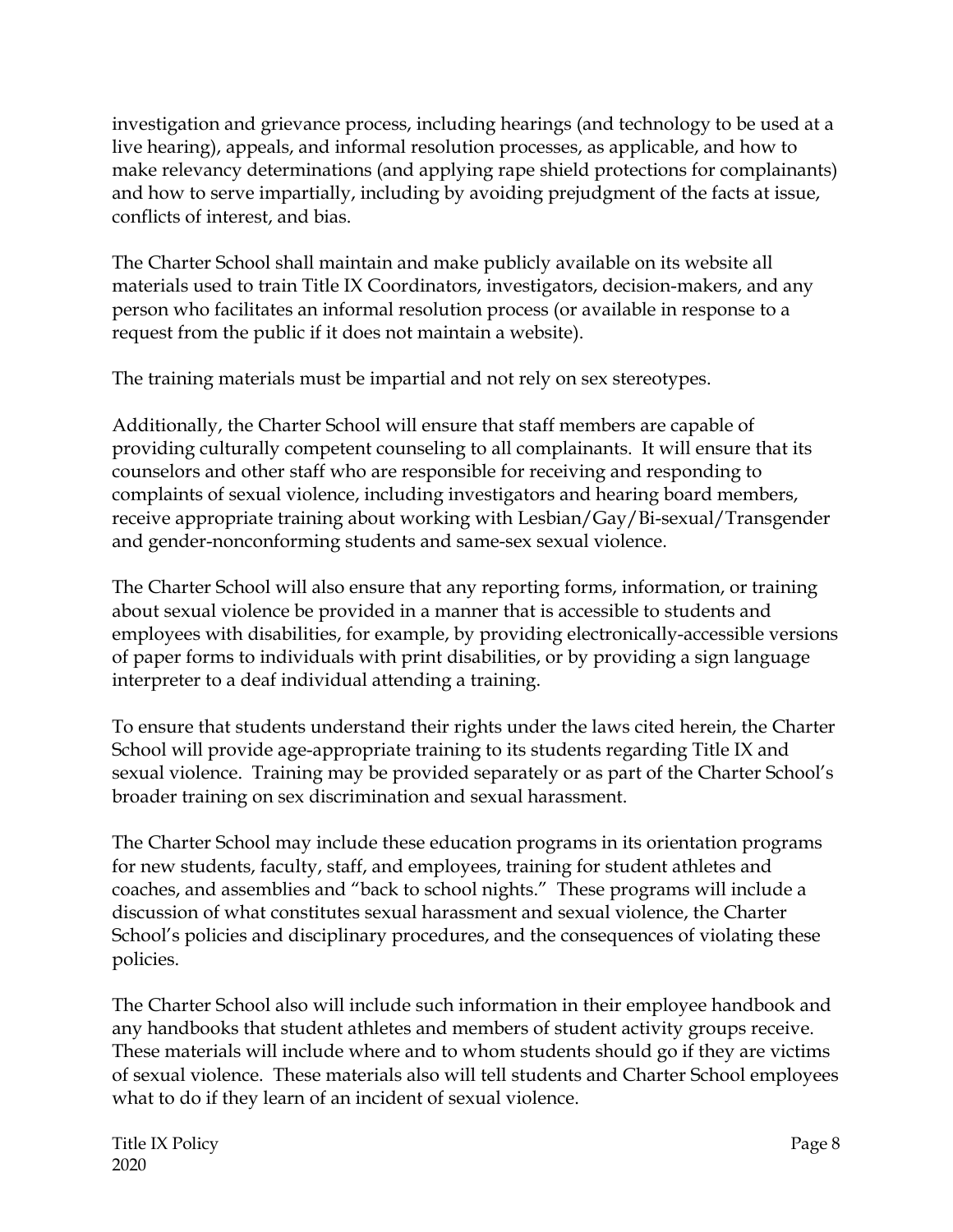### **Other Reporting Requirements in Compliance with Local and State Laws:**

If the complaint involves sexual assault, rape or conduct of a criminal nature, the local Police Department shall be contacted and a report of the incident made by the Charter School, in accordance with law enforcement. A report must also be made by the mandatory reporter to ChildLine and the Department of Public Welfare in accordance with the Charter School's Board approved Mandatory Reporter Policy. If there is any question of whether the conduct complained of constituted criminal activity, the Charter School's Board Solicitor should be contacted immediately. Knowledge of a law enforcement investigation does not relieve the Charter School of its independent obligation to investigate the misconduct.

Documents regarding substantiated charges of sexual harassment shall be placed in the accused student's file. Documents regarding unsubstantiated charges shall not be placed in student files, but shall be maintained by the Board of Trustees in a confidential file established expressly for retaining Title IX complaints against students.

#### **Retaliation:**

Charging an individual with code of conduct violations that do not involve sexual harassment, but arise out of the same facts or circumstances as a report or formal complaint of sexual harassment, for the purpose of interfering with any right or privilege secured by Title IX constitutes retaliation.

The Charter School will keep confidential the identity of complainants, respondents, and witnesses, except as may be permitted by FERPA, as required by law, or as necessary to carry out a Title IX proceeding.

Complaints alleging retaliation may be filed according to the Charter school's prompt and equitable grievance procedures. The exercise of rights protected under the First Amendment does not constitute retaliation.

Charging an individual with a code of conduct violation for making a materially false statement in bad faith in the course of a Title IX grievance proceeding does not constitute retaliation; however, a determination regarding responsibility, alone, is not sufficient to conclude that any party made a bad faith materially false statement.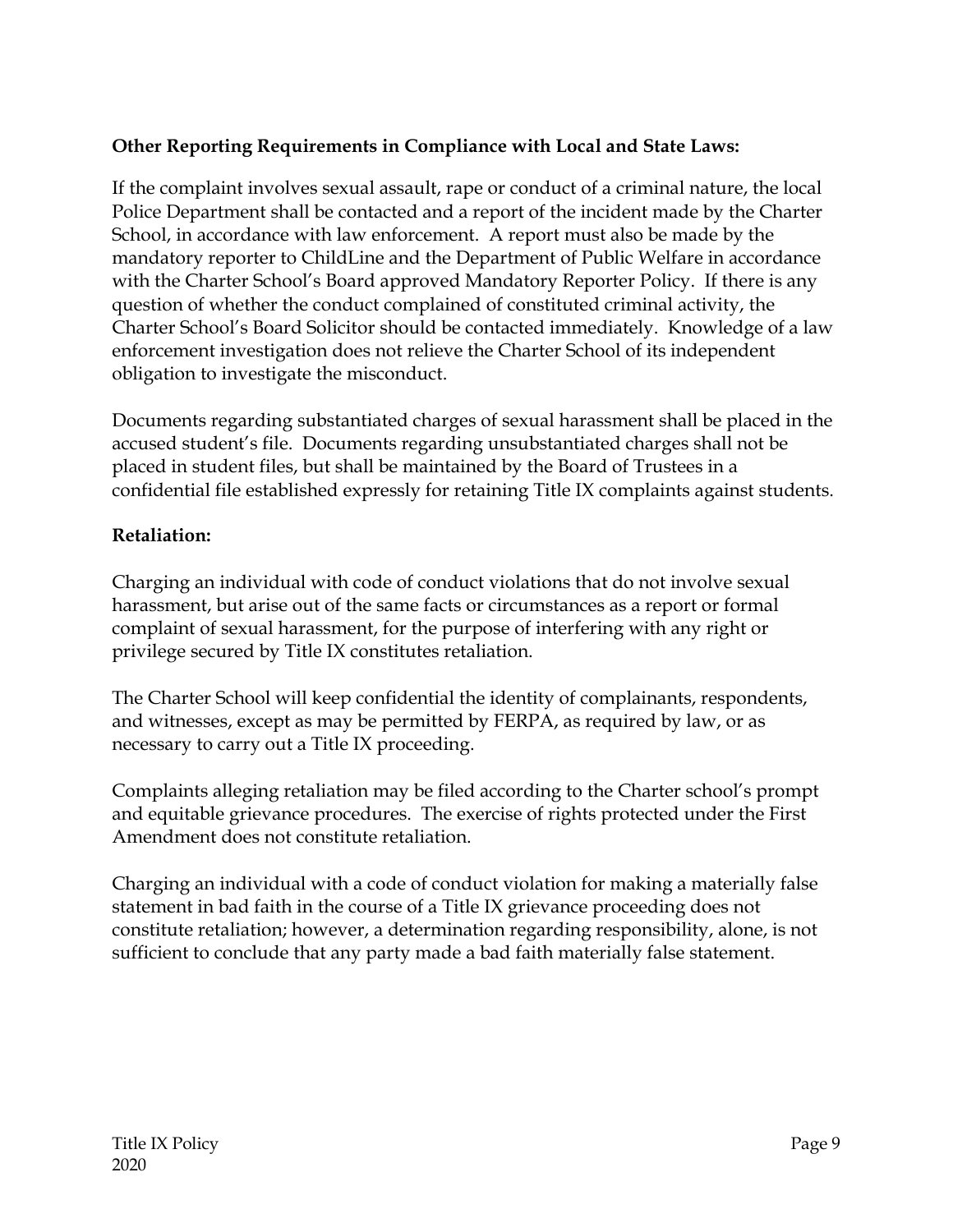#### **CONCLUSION**

If any section of this procedure is declared invalid, the remaining sections shall remain valid and unaffected.

#### **TO THE EXTENT THAT ANYTHING IN THIS POLICY COULD BE CONSTRUED TO CONFLICT WITH THE SCHOOL'S CHARTER OR APPLICABLE STATE AND/OR FEDERAL LAWS, THE APPLICABLE STATE AND/OR FEDERAL LAWS AND/OR CHARTER CONTROL**.

ADOPTED this \_\_\_\_\_\_day of \_\_\_\_\_\_\_\_\_\_\_\_, 2020

\_\_\_\_\_\_\_\_\_\_\_\_\_\_\_\_\_\_\_\_\_\_\_\_\_\_\_\_\_\_\_\_\_\_\_\_\_\_\_\_\_\_

 $\frac{1}{2}$  , and the set of the set of the set of the set of the set of the set of the set of the set of the set of the set of the set of the set of the set of the set of the set of the set of the set of the set of the set

President

Secretary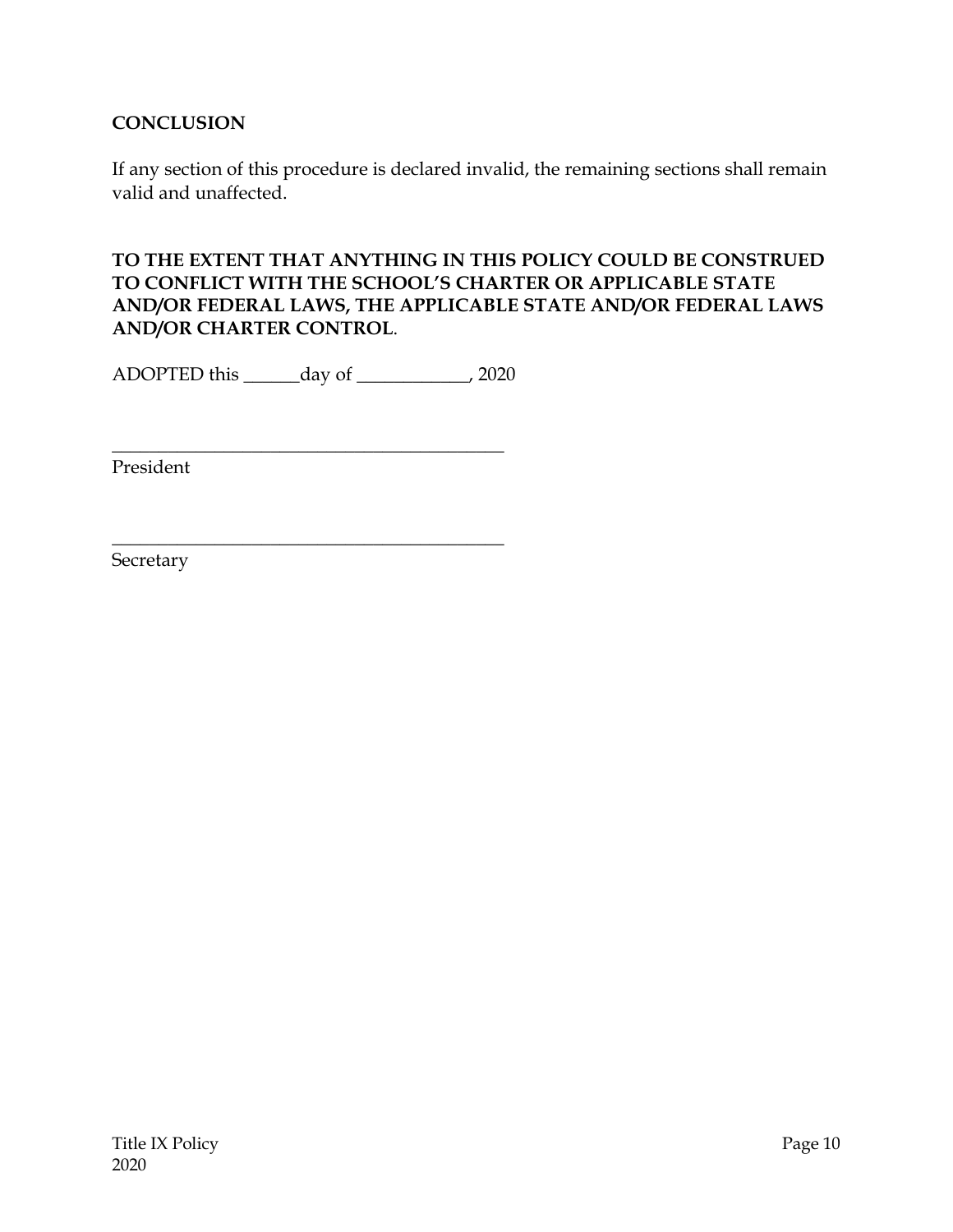# **Esperanza Academy Charter School 301 West Hunting Park Ave. Philadelphia, PA 19140**

# **Title IX Complaint Procedures**

Once a formal complaint is filed, the student may seek either an informal or formal resolution of his or her complaint:

#### **A. Informal**

When a Title IX Coordinator receives a complaint, the Title IX Coordinator may offer an informal resolution process. An informal resolution process is only appropriate if each party enters the process voluntarily and the respondent is a student. The Charter School will not force, threaten, or require any party, complainant or respondent, into participating in informal resolution.

The Charter School will provide a facilitator to oversee the informal resolution process who is free from conflicts of interest or bias, and who has received special training.

The Charter School will provide both complainants and respondents with notice of the allegations, notice of their rights, information about whether an informal process is confidential, and about withdrawing from the process.

Any party, at any time, can decide to stop participating in an informal resolution process and instead go to a formal process.

#### **B. Formal**

A formal complaint is an official document alleging sexual harassment. Any student (or any parent of a student) who believes that his or her Title IX rights have been violated may file a complaint requesting a formal investigation into the allegations. Formal complaints shall be taken in writing by the Title IX Coordinator and signed by the complainant. A formal complaint may be filed with the Title IX Coordinator in person, by mail, or by electronic mail at the Title IX Coordinator's posted contact information on the Charter School's website.

In cases where an alleged victim does not file a formal complaint, a Title IX Coordinator might file a complaint and initiate grievance procedures where discipline is appropriate.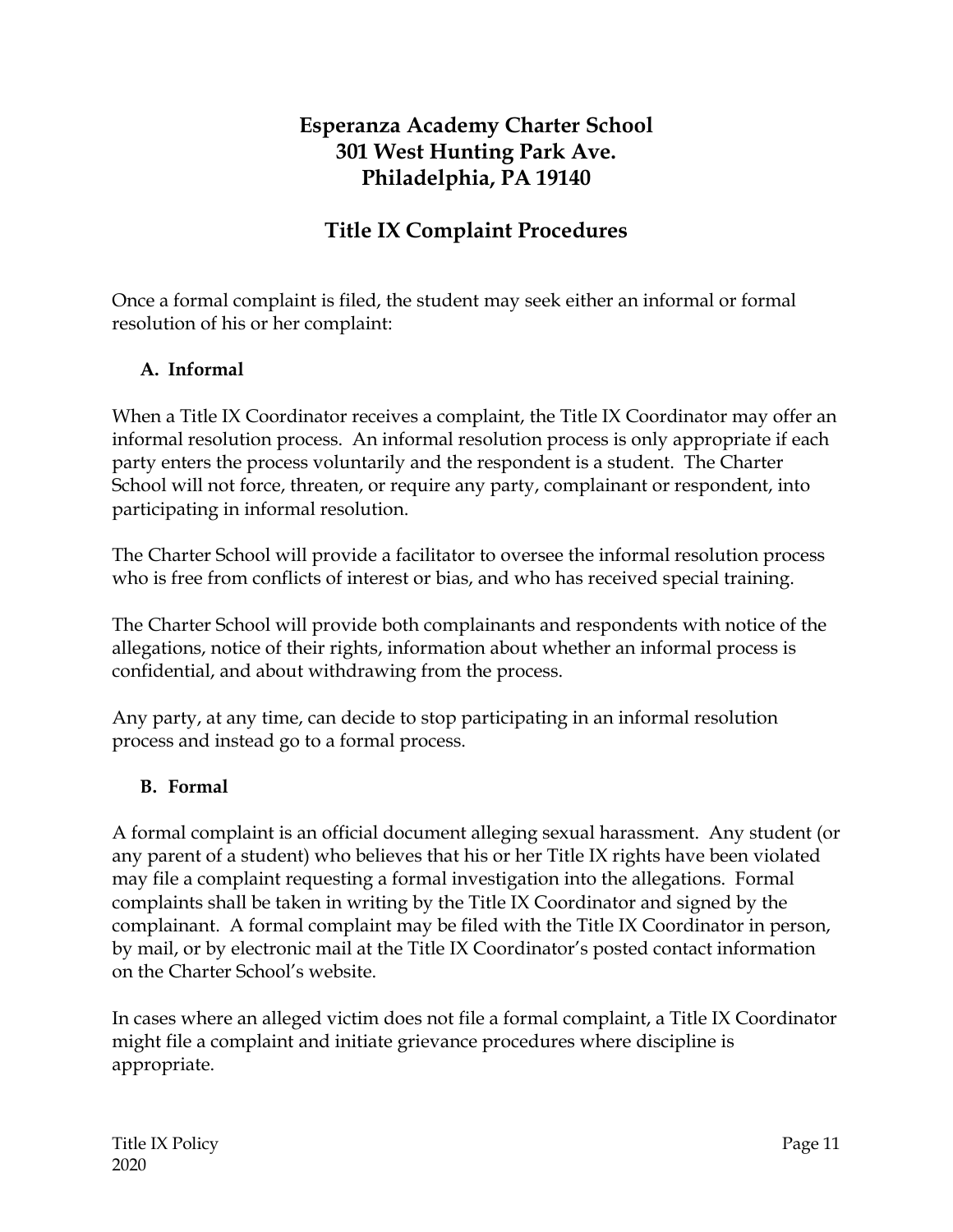A thorough and complete investigation shall be conducted by the Title IX Coordinator.

This investigation shall determine: (1) whether or not the conduct occurred; (2) whether the conduct constitutes a violation of this policy, and, (3) if the conduct was a violation, what actions the Charter School will take to end the violation.

To the extent possible and allowed by law, confidentiality shall be maintained within the confines of the investigation of the alleged prohibited behavior. All parties will be treated with dignity and due process. The Charter School is not allowed to access a party's personal records if they are maintained by a physician, psychiatrist, psychologist, or other professional for the purpose of treatment to the party, without consent.

### **C. Dismissals:**

The Charter School **must** dismiss a complaint:

- That does not describe conduct that meets the definition of sexual harassment;
- That alleges sexual harassment that did not occur in the Charter school's educational program or activity;
- That alleges sexual harassment that did not occur in the United States.

The Charter School **may** dismiss a complaint:

- If the complainant notifies the Title IX Coordinator in writing that the complainant wishes to withdraw the formal complaint or some of its allegations;
- If the respondent is no longer enrolled or employed by the Charter school;
- If specific circumstances prevent the Charter school from gathering specific evidence sufficient to reach a determination about the allegation.

When the Charter School dismisses a formal complaint, or any allegations in it, the Charter School must promptly send written notice of the dismissal to the parties. That notice must also clearly state the reasons. The Charter School can still address dismissed Title IX complaints under the Student Code of Conduct, even if the misconduct is not sexual harassment under Title IX.

### **D. Conducting Investigations**

The Title IX Coordinator receiving a complaint, including a Title IX complaint, shall take the details of the complaint in writing and have the complainant sign it. All Title IX complaints against a student shall be received, investigated and disposed of in accordance with the procedures set forth in this Policy.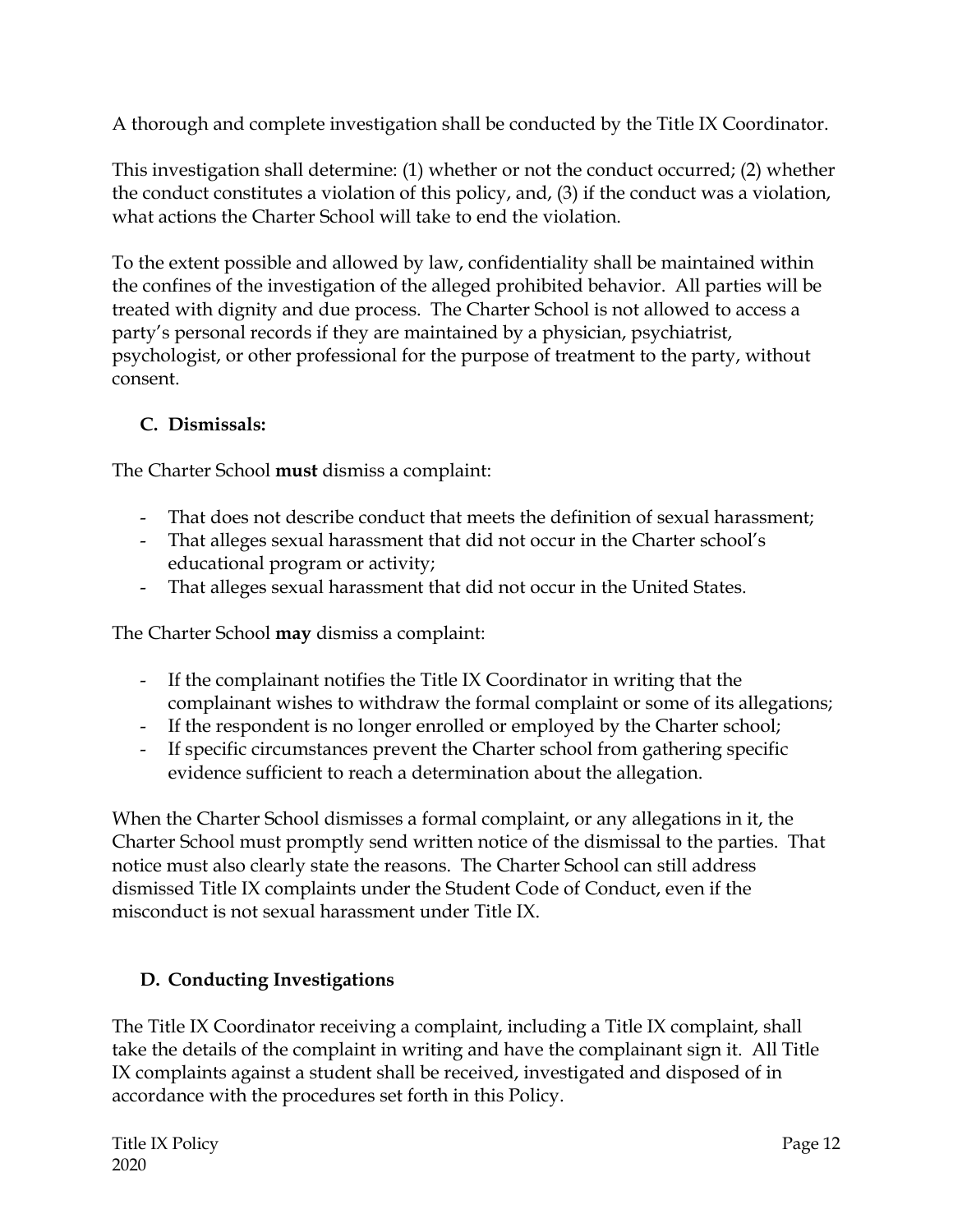- Upon receipt of the complaint, the Title IX Coordinator must provide the parties with written notice including the names of the parties, the date and location of the alleged misconduct, and a description of the alleged misconduct. The notice must further:
	- o Provide the allegations and facts that would constitute sexual harassment
	- o State the presumption of innocence
	- o A statement that the parties are entitled to an advisor of their choice
	- o A statement that the parties can request to inspect and review certain evidence
	- o Provide information regarding the Charter School's Code of Conduct and penalties for false statements.
	- o If additional allegations come to light, notice must be supplemented.
- The Title IX Coordinator shall meet with every complainant and respondent. The complainant may have his or her Parent(s) present during any such meeting. The respondent, if he or she is a student, shall also have the right to have his or her parent(s) present at any meetings with the Title IX Coordinator as well.
- The Charter School shall provide written notice of the date, time, location, participants, and purpose of all interviews, or other meetings, with sufficient time for the party to prepare.
- The Respondent is presumed not responsible during the investigation.
- From these meetings, the Title IX Coordinator will conduct an adequate, reliable, and impartial investigation of complaint(s), which includes interviewing and obtaining statements from any witnesses of both the complainant and alleged perpetrator, and the review of all evidence presented. Parties will be provided updates until a determination is made in writing.
- No information protected by a legal privilege, such as the attorney-client privilege, or the doctor-patient privilege, can be used during an investigation unless the person holding that privilege has waived it.
- After gathering evidence, the Charter School must prepare an investigative report on the allegations of the formal complaint. The report, along with physical evidence (including written witness statements), must be provided to the parties. The Charter School will give each party ten (10) days to respond to the evidence in writing. The Charter School will review and consider the response of any party before making a final determination. After allowing time for a response, the Charter School will then finalize the report and submit it to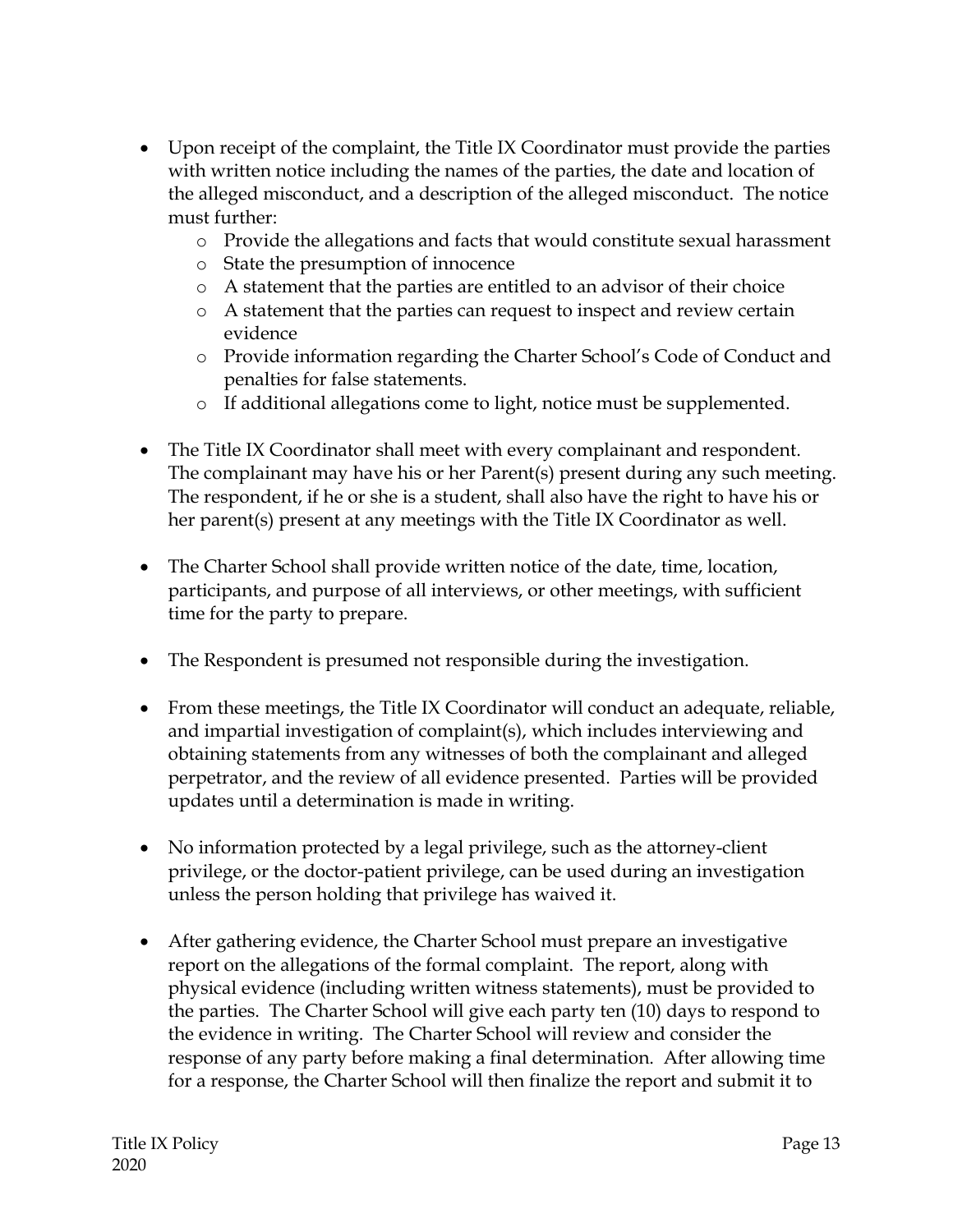the parties at least ten (10) days prior to any determination of responsibility or a hearing.

### **E. Hearings/Final Determination of Responsibility**

- Final Determinations of Responsibility will only be provided after a hearing.
- The Charter School has the option to hold a live hearing. If a live hearing is held, the complainant can request that he/she be in a separate room from the respondent, with technology allowing everyone to see/hear each other. A court reporter will be present at a live hearing and a transcript will be provided to all parties at the conclusion of the hearing.
- The Charter School shall provide written notice of the date, time, location, participants, and purpose of the hearing, with sufficient time for the party to prepare.
- If a live hearing is held, the Charter School must provide each party with an advisor, of the Charter school's own choosing, free of charge, solely for the purpose of conducting cross examination on that party's behalf. **No party is ever allowed to personally cross examine anyone.** Live cross examination must only be done through an attorney or advisor provided by the Charter School.
- In the absence of a live hearing, the Charter School will provide the parties equal opportunity to submit relevant, written questions to each other, before the Charter School reaches a determination of responsibility. If a party refuses to answer any questions, the party must state the reasons why.
	- o Questions and evidence about the complainant's prior sexual history are not relevant, except:
		- Where such information is offered to prove that someone other than the respondent committed sexual harassment
		- Where it relates to sexual behavior between the complainant and respondent and if offered to prove consent.
- If a party or witness chooses not to appear at a live hearing, or not to answer cross examination questions, the decision-maker excludes that party or witness's statements and evaluates any evidence that does not include those statements.
- A neutral decision maker, who did not prepare the investigatory report, will preside over the hearing and make the final determination of responsibility.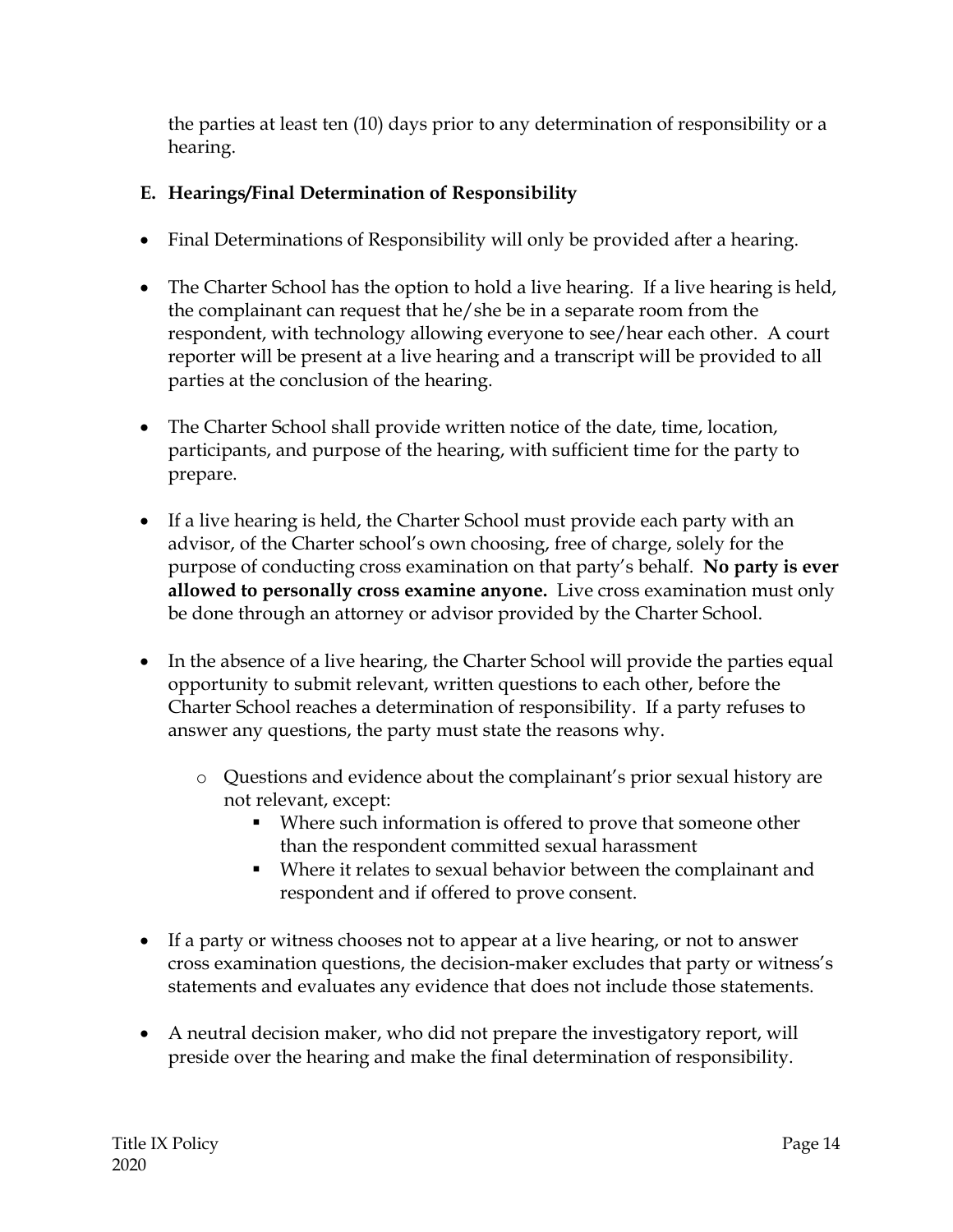- The neutral decision maker will not make inferences about the determination regarding responsibility based on the fact that a party or witness did not come to the hearing or submit answers to cross examination.
- The neutral decision maker will make a determination on whether the respondent is responsible within sixty (60) days of the receipt of a complaint unless good cause is shown. Good cause can include law enforcement activities, the absence of a party or witness, the absence of a party's advisor of choice, or the need to provide language assistance or accommodation of a disability.
- The complaint will be decided using a preponderance of the evidence standard (*i.e*., it is more likely than not that sexual harassment or violence occurred).
- The determination will be in writing, and include:
	- o The Charter School Policies that were violated
	- o Standard of proof used
	- o A description of the procedural steps that were taken by the Charter school
	- o A findings of fact section
	- o A section that draws conclusions after applying the facts to the applicable portions of the Charter school's policies
	- o A statement and rationale for the ultimate determination of responsibility
	- o Disciplinary sanctions that the Charter school will impose on the respondent
	- o Possible remedies for the complainant (see supportive measures above)
	- o A statement of the remedies provided to the complainant and rationale, addressing how those remedies will restore or preserve equal access
	- o The right and procedure for each party to file an appeal.
- The determination will be provided to both parties simultaneously.
- Both parties have ten (10) days to file an appeal.
- Discipline for a respondent found responsible for sexual harassment can include but not be limited to in-school suspension, out-of-school suspension, or expulsion. If the Title IX Coordinator or the CEO believes that expulsion against an accused student may be appropriate, then a formal hearing shall be held pursuant to the Pennsylvania Code of Regulations, 22 Pa.Code §12.6 and §12.8. The formal disciplinary procedures contained in the Charter School's Code of Conduct shall be followed for such hearings to assure due process protection for the respondent.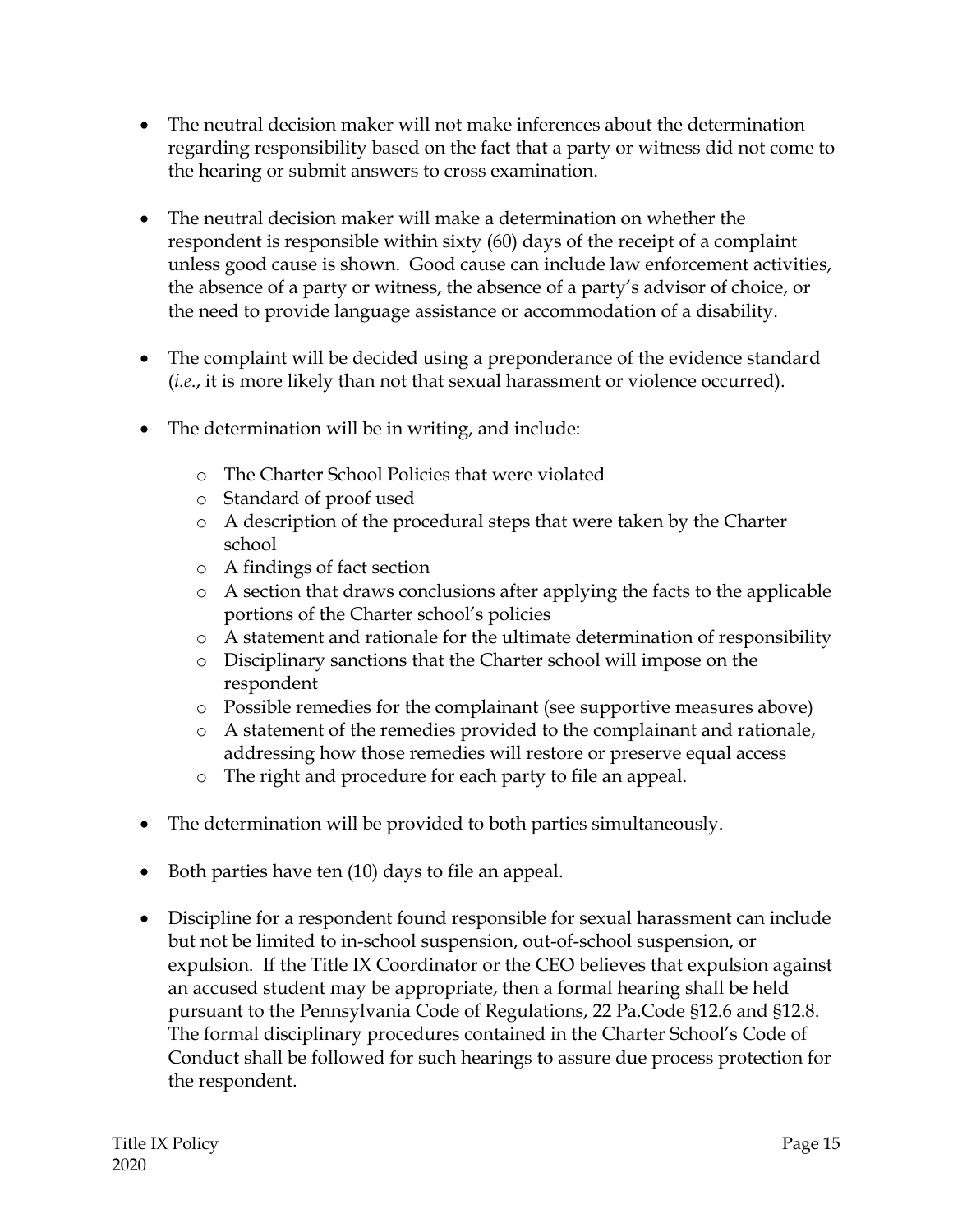- Even though FERPA limits disclosure of certain information in disciplinary proceedings, the Charter School will disclose information to the complainant about the sanction imposed on the perpetrator when the sanction directly relates to the complainant. This could include an order that the perpetrator stay away from the complainant, or that the perpetrator is prohibited from attending the Charter School for a period of time or is transferred to other homeroom/classes in the Charter School building.
- The Title IX Coordinator is responsible for carrying out the remedies contained in the written decision.

### **F. Appeals**

- Both the complainant and respondent are permitted to appeal a determination of responsibility.
- Appeals can be taken:
	- o After a dismissal before the grievance process, whether mandatory or discretionary
	- o At the end of the grievance process
- Grounds for Appeal
	- o A procedural irregularity affected the outcome of the matter
	- o New evidence has been discovered that was not reasonably available at the time of the determination on responsibility or dismissal
	- o A conflict of interest on the part of a Title IX Coordinator, an investigator who compiled evidence, or a decision maker, and the conflict of interest affected the outcome
- Appeals will be referred to the Charter School Board of Trustees, unless the Board has or is scheduled to preside over a formal disciplinary hearing pursuant to 22 Pa.Code §12.6 and §12.8. In those cases, the Charter School Board of Trustees will appoint a neutral hearing officer to hear appeals of a determination of responsibility who is 1) not an employee of the Charter school, 2) not the investigator of the complaint, and 3) not the neutral decision-maker who made the initial determination.